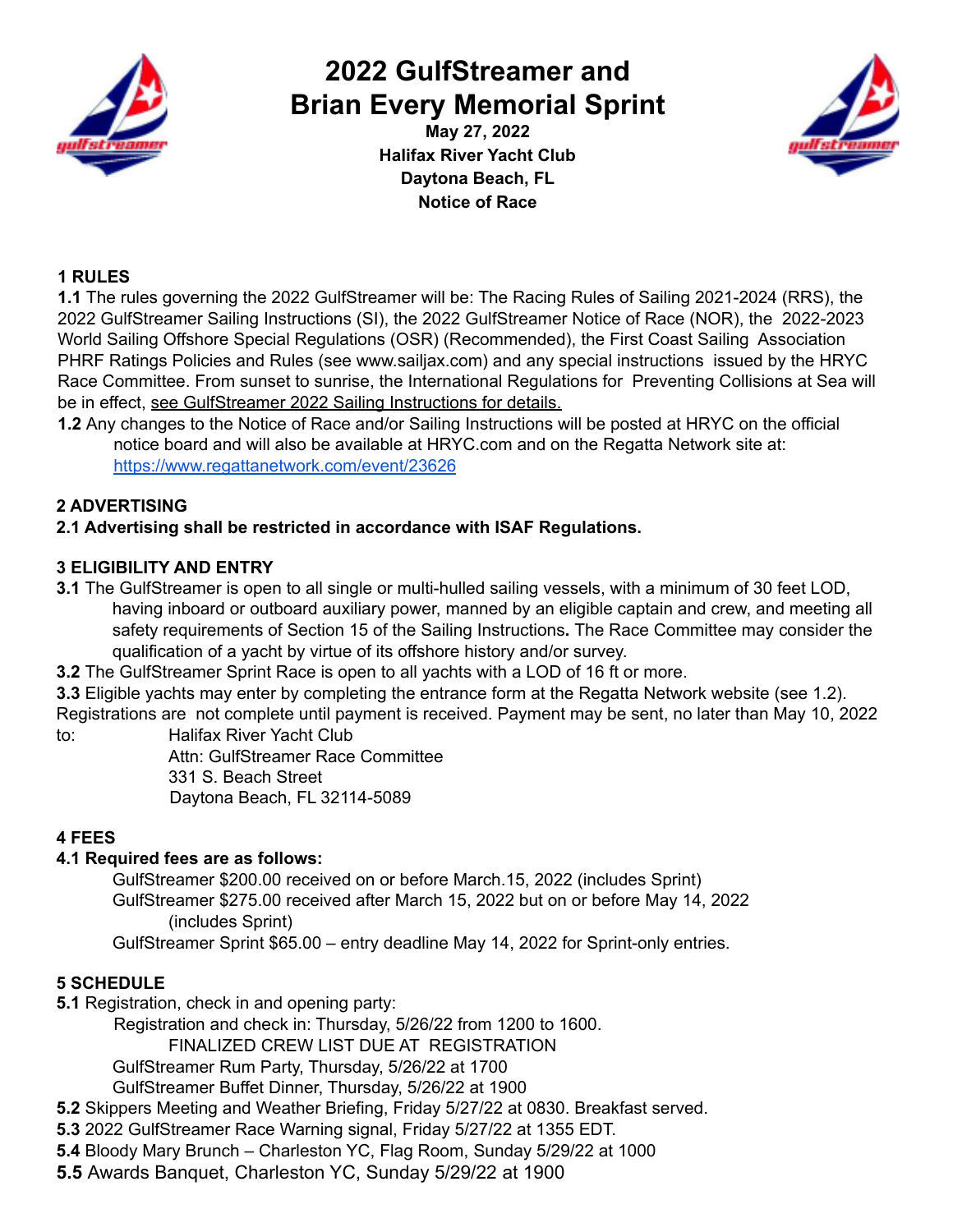# **6 MEASUREMENTS**

Each entrant shall receive an FCSA PHRF Valid Rating Certificate. (Fee included with entry). Boats with CORA valid certificates are asked to furnish a copy with their entry.

# **7. SAILING INSTRUCTIONS**

The sailing instructions will be e-mailed to the entrant with their FCSA Valid Rating, posted on the official notice board located at the Halifax River Yacht Club in Daytona Beach, and will also be available at Regatta Network.

# **8 THE COURSE**

**8.1** The 2022 GulfStreamer will consist of a common start for two concurrent races. The first leg will be a Sprint Race. It will start at the start line near Ponce Inlet and finish at the Daytona Beach Main St. Pier, a distance of 10.6 nautical miles. The RC will record finish times from the pier. A yacht finishes when her bow crosses an imaginary line due east from the RC station and within 300 yards of the pier. The second leg will be an ocean race. It will start at the same start line, cross the Sprint Race finish line within 300 yards of the Daytona Beach Main St. Pier and then finish at buoy G15 of the Charleston Harbor entrance channel, approximate location N32.42.80, W79.47.70, a distance of 224 nautical miles. See the GulfStreamer 2022 Sailing Instructions for the finishing procedure.

#### **9 SCORING**

**9.1** All yachts shall be scored using their FCSA (or CORA for Charleston entries) Valid Rating and corrected *time on time.*

#### **9.2 The Race Committee reserves the right to reclassify any yacht at its discretion**

#### **10 PENALTY SYSTEM**

**10.1** The Scoring Penalty, RRS 44.3 will apply. The penalty shall be one (1) percent of a yacht's elapsed time added to her corrected time. This changes Rule RRS 44.3 (c). A yacht taking a scoring penalty shall report it to the Race Committee within the protest time limit.

#### **11 SAFETY REGULATIONS**

It is RECOMMENDED that all yachts racing the GulfStreamer comply with the 2022-2023 OSR Category 2 requirements. Exceptions will be:

1. A dingy, inflatable or rigid, carried on deck or in davits ready for immediate deployment may be substituted for a life raft.

2. Life rafts are not required to have a canopy or an insulated floor.

3. It is RECOMMENDED that all classes racing only the Local Sprint Race shall comply with all 2022-2023 OSR Category 4 requirements.

**11.1** All competing yachts shall carry hard copies of the appropriate NOAA charts covering the racecourse. **11.2** All yachts shall carry all the necessary safety equipment required by law, regulation, or class rules. This includes A) a 25-watt minimum VHF radio with a manufacturers recommended antenna (masthead recommended) capable of channels 9, 12, 16, 22A, 68, 69, 70, 71, 72, 78; B) a GPS device capable of displaying real time latitude and longitude location data.

**11.3 Self-steering -** Yachts in all classes may be sailed with assistance of self-steering gear, electric or wind (modifies RRS 52).

#### **12 SUPPORT YACHTS**

All support yachts shall stay outside areas where yachts are racing from the time of the preparatory signal for the first class to start until all yachts have started the race; the Race Committee signals a postponement, general recall or abandonment.